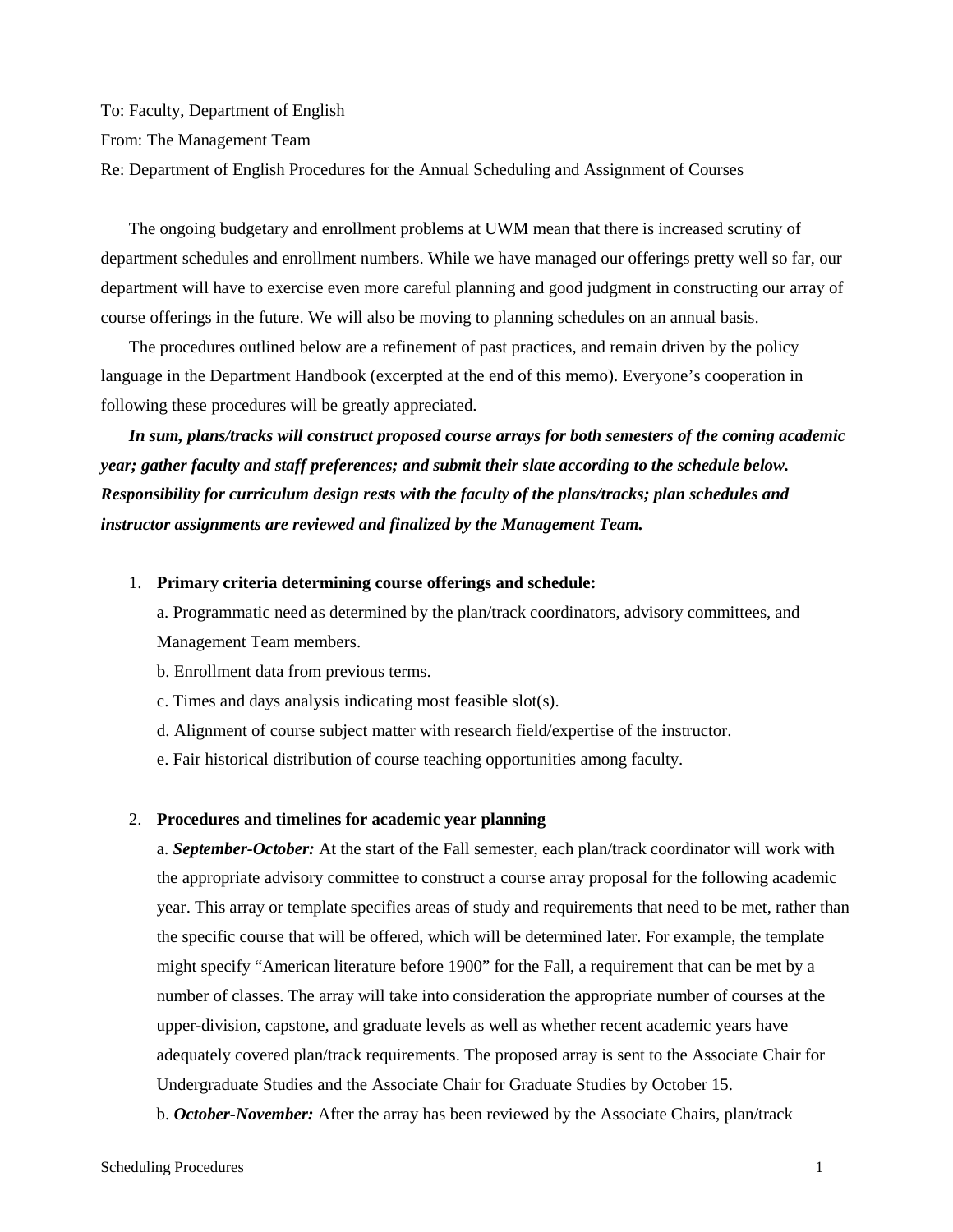coordinators will send the array to their faculty. They will ask their faculty to submit their course requests to them, specifying their preferences as to which items in the array they wish to staff. This may be done at a meeting of the plan faculty or by email. Faculty should also indicate the days and times they prefer, though there is no guarantee these preferences can always be met. Course requests falling outside the approved array must be agreed to and forwarded by the track/plan coordinator and advisory committee.

*Please note: Faculty do not submit course offering requests or scheduling requests directly to the Associate Chairs or to any departmental staff.*

c. *November-December*: The plan/track coordinator and relevant advisory committee will review faculty requests and construct a proposed slate for both semesters of the next academic year. This should be submitted to the Associate Chairs by December 15. The Associate Chairs will review plan submissions, consult with plan coordinators, and bring a draft of a proposed academic year schedule to the Management Team for its review.

d. *January-February:* As soon as a draft schedule has been approved by the Management Team, the Associate Chairs will notify faculty of the proposed days and times for their classes for the next academic year; these may be adjusted to meet faculty preferences when possible, and as determined by the criteria in items 1.a-f above. *All such adjustments must be approved by the Associate Chairs, who will pass them along to the administrative staff for implementation.* Faculty may indicate their needs as far as a classroom's type and equipment, but requests specifying particular classrooms cannot be honored.

*Please note: Participation in required assessment collection is a prerequisite to teaching 600-level capstone courses.*

e. *January-February:* Instructions to enter course information and assignments into the university scheduling system will be given to department staff by the Associate Chairs. Department staff are not authorized to enter or edit scheduling items without the prior approval of one of the Associate Chairs (or, in the AC's absence, another member of the Management Team).

f. *March*: The final draft of the schedule for the next academic year will be submitted to a meeting of the Department Faculty for consideration, revision, and a vote by March 15.

## **Handbook regulations:**

## **1.10 Duties of Associate Chair for Undergraduate Studies**

(1) Oversees preparation of the schedule of course offerings and teaching assignments, in consultation with the Management Team and various Coordinators.